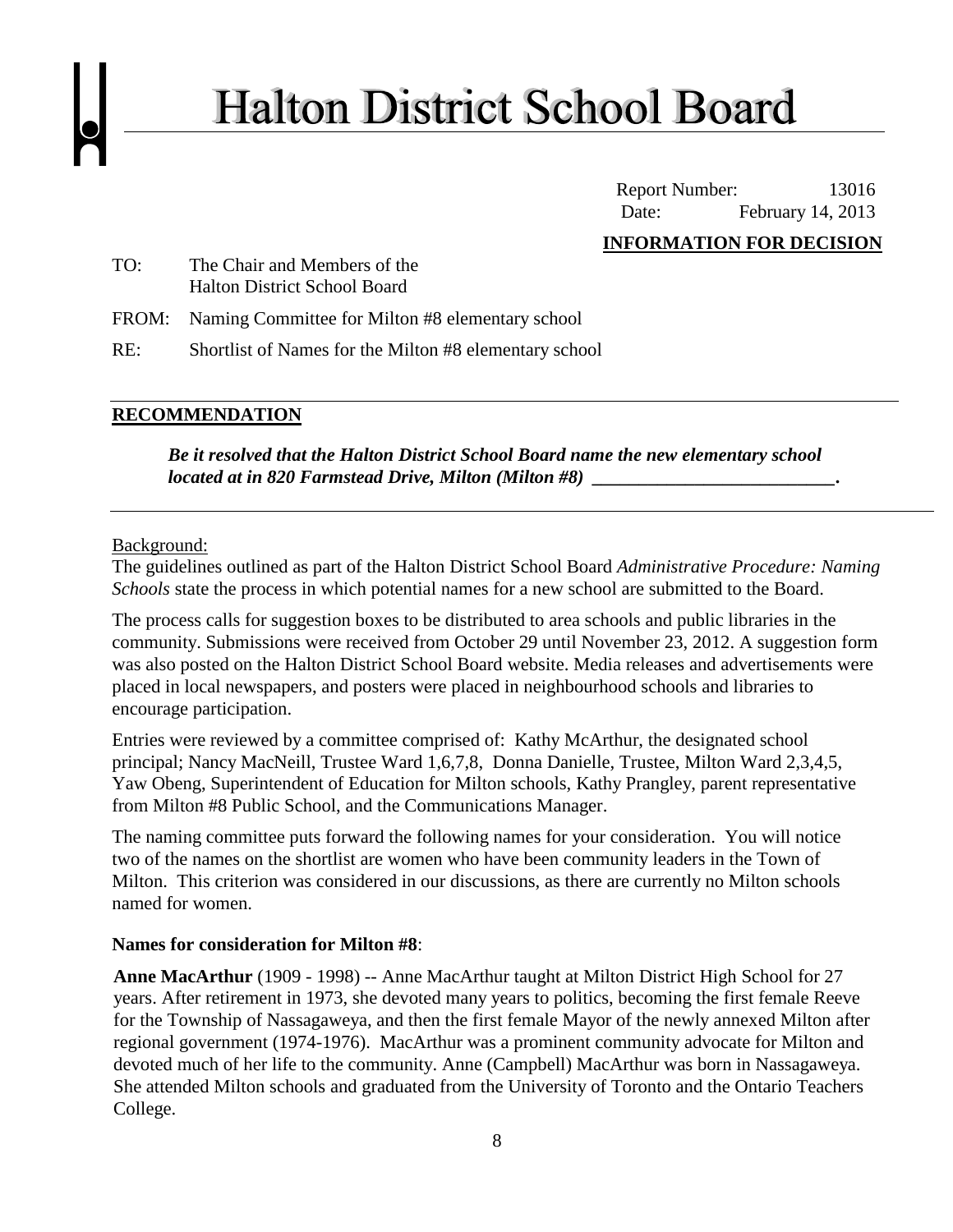**Betty Kennedy, OC** (1926) -- Betty Kennedy is a Canadian broadcaster, journalist, and retired Senator, who is best known as a panelist on the CBC television show Front Page Challenge (1962- 1995). She is the author of two books. In 1982, she was made an Officer of the Order of Canada, in 1983 she was elected to the Canadian News Hall of Fame, and in 1992 she was elected to the Canadian Broadcasting Hall of Fame. She was appointed to the Senate by Prime Minister Jean Chrétien on June 20, 2000. Kennedy is a longtime resident of Milton and was a community leader for many arts, culture and hospital initiatives.

**James Michael "Mike" Ledwith** (1924 - 2010) -- Former mayor, business owner and devoted community leader. Mike Ledwith was extremely active in the town of Milton for more than six decades, beginning in 1946, when he opened a small grocery store "Ledwith's Food Market" which grew to become a downtown landmark. Ledwith served the town as Mayor in Milton's Centennial year of 1957; he was a Charter Member of the Milton [Rotary Club](http://www.legacy.com/memorial-sites/rotary-international/?personid=143937955&affiliateID=2502) in 1947 and remained active with the club for more than 60 years. He served on the Milton Hospital Board and the Milton School Board (1950-1956, including a term as chair); and was President of Milton's Evergreen Cemetery for more than 25 years. In the early 1960s, he was named Milton's Citizen of the Year. In 1997, he was awarded a Lifetime Achievement Award from the Milton Chamber of Commerce and in 2010 he was recognized by the Town of Milton and the province as Milton's Senior Citizen of the Year.

**Willmott** – Willmott is the family name of one of Milton's original pioneering families and is the name for the area in which the school is being built. The Town of Milton has designated the John Willmott Farmhouse on Regional Road 24 and the Austin Willmott Farmstead (known as the Ruhl property) on Bronte St South, as heritage buildings.

**William Halton** – Halton County, created almost 200 years ago (in 1816), was named for young civic administrator who came to Upper Canada in 1806. Born in English in 1769 and served in the British Army during the Napoleonic Wars. In 1805 he served a Private Secretary and Captain of the Naval Dept under Francis Gore. A year later he came to Upper Canada when Gore was named Lieutenant-Governor of the new province. Halton became active in all aspects of the administration of the province, including the significant treaties negotiated with the native people to open up land for settlement on the northern shore of Lake Ontario. In 1816 he was named Provincial Agent for Upper Canada and went back to England where he worked as a broker between the Colonial Office in London and the two legislative houses at York. In spite of opposition, Halton persisted in asking for the settlement of claims issues for those who had defended the province and fought against the Americans during the War of 1812. Although his health was deteriorating, and in spite of criticism for high level officials, he continued to fight for those veterans and their families who had claims.

The list of all the school names submitted, excluding any inappropriate suggestions, is attached.

*Respectfully submitted,*

 $\Delta \mu$ ce Butte

*Marnie Denton Manager, Communication Services*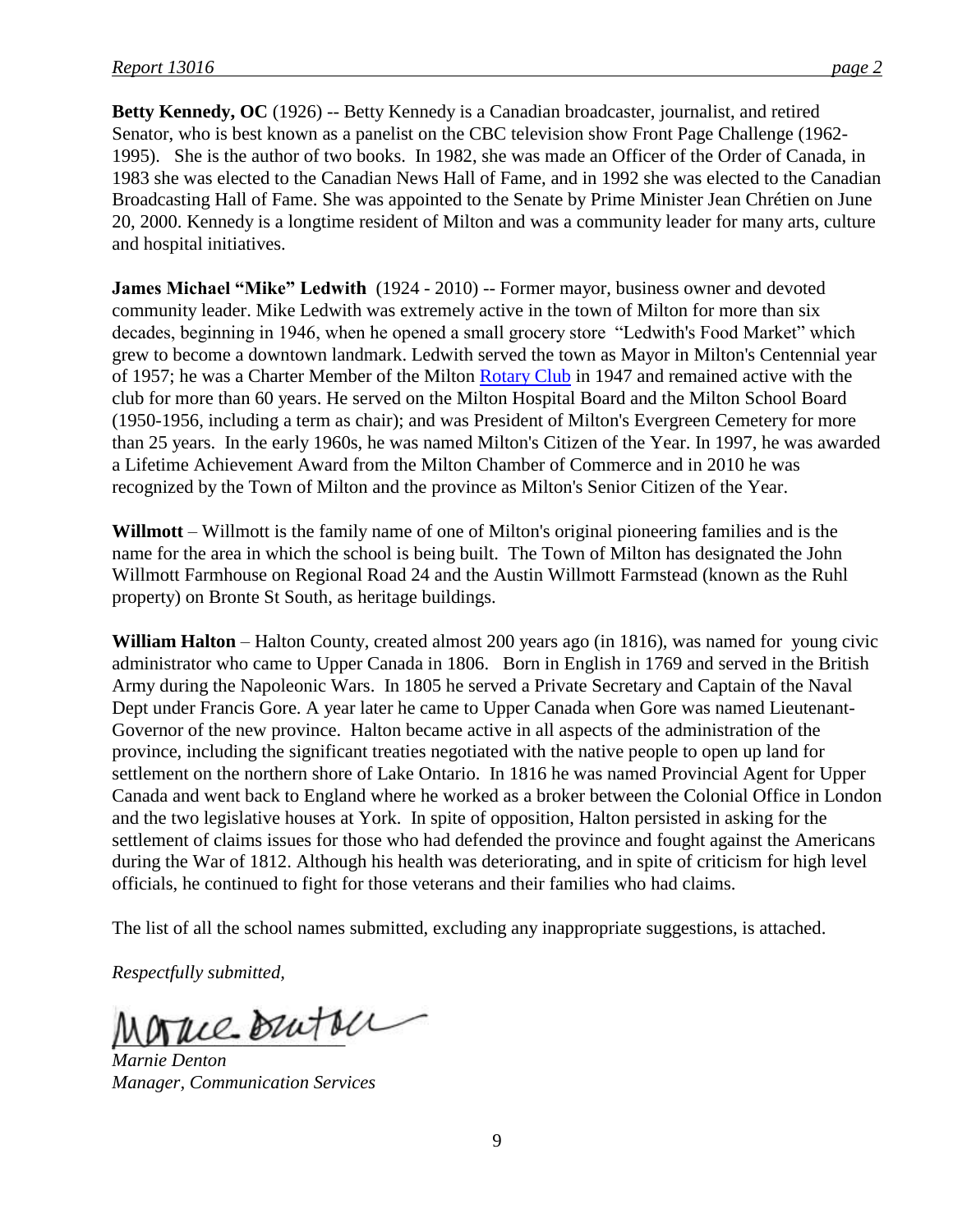**\* women from the WW I or II**

**+ all submitted on the back of a ballot**

| *Edith Dick (WWII)           |
|------------------------------|
| *Lilian Wilson (WWII)        |
| *Mary Robertson (WWI)        |
| *Mildred Evans (WWII)        |
| *Nellie Lawson (WWI)         |
| *Olga Sim (WWII)             |
| *Phyllis Mowat (WWII)        |
|                              |
| +Arber Glen                  |
| +Crestview                   |
| +Farmdale                    |
| +Fernside                    |
| +Hollycrest                  |
| +Milton Meadows              |
|                              |
| <b>Agnes McPhail</b>         |
| <b>Alexander Milton Ross</b> |
| Al-Hudaa                     |
| Allama Iqbal                 |
| Amelia M. Earhart            |
| <b>Anderson Abbott</b>       |
| Anne MacArthur               |
| <b>Annie Armstrong</b>       |
| Aquafin                      |
| <b>Ashling or Aisling</b>    |
| <b>Bayside</b>               |
| <b>Bird Park</b>             |
| <b>Brain Best</b>            |
| <b>Brenda Burke</b>          |
| <b>Bronte Creek</b>          |
| <b>Bronte Heights</b>        |
| <b>Bruce Hood</b>            |
| Cooksville Creek             |
| Dana Public School           |
| David James Elliot           |
| Derry Street School          |
| Devlin                       |
| <b>Dewart Downs</b>          |
| Don Elementary               |
| <b>Drury Farmstead</b>       |

| Duncan                       |
|------------------------------|
| <b>Ed Whittlock</b>          |
| <b>Education Village</b>     |
| <b>Elizabeth Gardens</b>     |
| <b>Emily Bronte</b>          |
| <b>Evergreen-New Century</b> |
| Farmstead                    |
| Friendship                   |
| Ghandi                       |
| <b>Global Village</b>        |
| Goodall                      |
| <b>Gord Krantz</b>           |
| Harris Hawk                  |
| Harry Edward                 |
| Heisenberg                   |
| Hillier (Laura Hillier)      |
| Ian Jones                    |
| Irma Coulson                 |
| <b>Jack Layton</b>           |
| Jacques Cartier              |
| James G Strain               |
| <b>James Snow</b>            |
| <b>Janice Hambrock</b>       |
| Jaroslawski                  |
| Jasper Martin/J. Martin      |
| John A MacDonald             |
| John McCrae (Col)            |
| John Peters Humphrey         |
| <b>JW McCutcheon</b>         |
| Katrina Kaif                 |
| Kelso View/Kelso             |
| L.J. Hughes                  |
| Laura Second                 |
| Liam Nelson                  |
| Lincoln Alexander            |
| Louis St Laurent             |
| Lucy Maude Montgomery        |
| Mackintosh                   |
| Malala Yousufzai             |
| Mary Long                    |
| Michaelle Jean               |